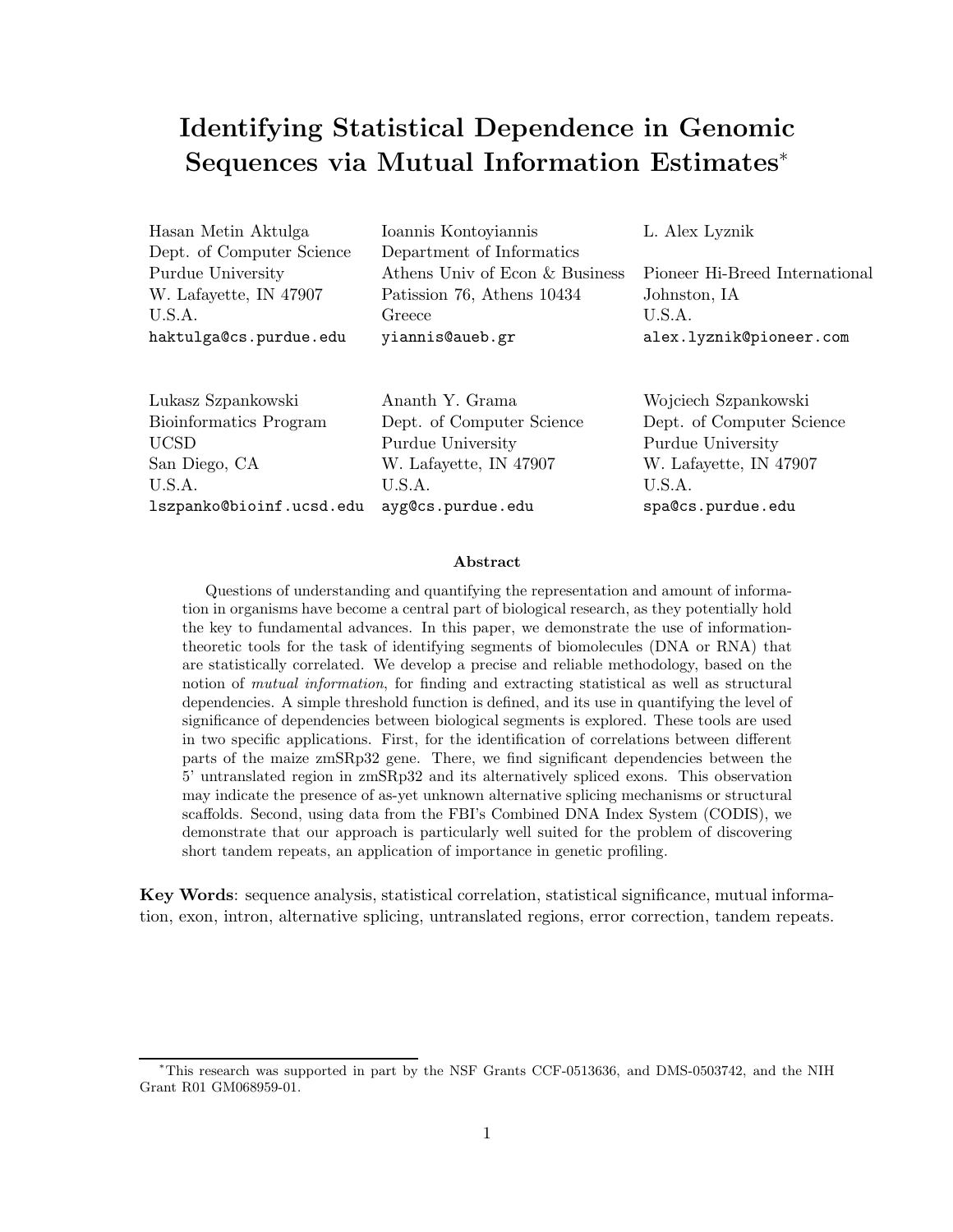### 1 Introduction

Questions of quantification, representation, and description of the overall flow of information in biosystems are of central importance in the life sciences. In this paper, we develop statistical tools based on information-theoretic ideas, and demonstrate their use in identifying informative parts in biomolecules. Specifically, our goal is to detect statistically dependent segments of biosequences, hoping to reveal potentially important biological phenomena. It is well-known [6, 22, 24] that various parts of biomolecules, such as DNA, RNA, and proteins, are significantly (statistically) correlated. Formal measures and techniques for quantifying these correlations are topics of current investigation. The biological implications of these correlations are deep, and they themselves remain unresolved. For example, statistical dependencies between *exons* carrying protein coding sequences and noncoding introns may indicate the existence of as-yet unknown error correction mechanisms or structural scaffolds. Thus motivated, we propose to develop precise and reliable methodologies for quantifying and identifying such dependencies, based on the information-theoretic notion of mutual information.

Biomolecules store information in the form of monomer strings such as deoxyribonucleotides, ribonucleotides, and amino acids. As a result of numerous genome and protein sequencing efforts, vast amounts of sequence data is now available for computational analysis. While basic tools such as BLAST provide powerful computational engines for identification of conserved sequence motifs, they are less suitable for detecting potential hidden correlations without experimental precedence (higher-order substitutions).

The application of analytic methods for finding regions of statistical dependence through mutual information has been illustrated through a comparative analysis of the 5' untranslated regions of DNA coding sequences [18]. It has been known that eukaryotic translational initiation requires the consensus sequence around the start codon defined as the Kozak's motif [13]. By screening at least 500 sequences, an unexpected correlation between positions -2 and -1 of the Kozak's sequence was observed, thus implying a novel translational initiation signal for eukaryotic genes. This pattern was discovered using mutual information, and not detected by analyzing single-nucleotide conservation. In other relevant work, neighbor-dependent substitution matrices were applied to estimate the average mutual information content of the core promoter regions from five different organisms [19, 20]. Such comparative analyses verified the importance of TATA-boxes and transcriptional initiation. A similar methodology elucidated patterns of sequence conservation at the 3' untranslated regions of orthologous genes from human, mouse, and rat genomes [23], making them potential targets for experimental verification of hidden functional signals.

In a different kind of application, statistical dependence techniques find important applications in the analysis of gene expression data. Typically, the basic underlying assumption in such analyses is that genes expressed similarly under divergent conditions share functional domains of biological activity. Establishing dependency or potential relationships between sets of genes from their expression profiles holds the key to the identification of novel functional elements. Statistical approaches to estimation of mutual information from gene expression datasets have been investigated in [24].

Protein engineering is another important area where statistical dependency tools are utilized. Reliable predictions of protein secondary structures based on long-range dependencies may enhance functional characterizations of proteins [2]. Since secondary structures are determined by both short- and long-range interactions between single amino acids, the application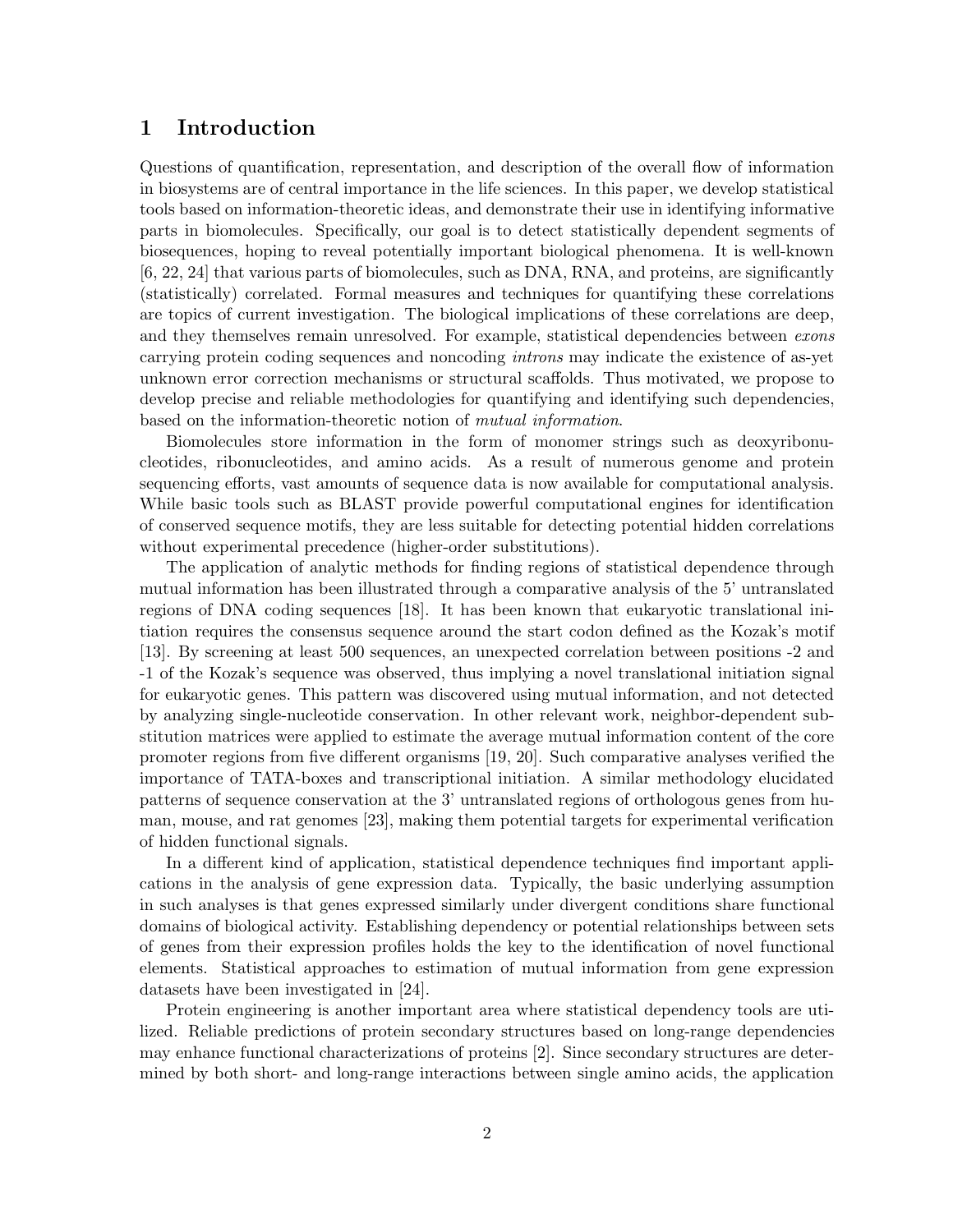of comparative statistical tools based on consensus sequence algorithms or short amino acid sequences centered on the prediction sites, is far from optimal. Analyses that incorporate mutual information estimates may provide more accurate predictions.

In this work we focus on developing reliable and precise information-theoretic methods for determining whether two biosequences are likely to be statistically dependent. Our main goal is to develop efficient algorithmic tools that can be easily applied to large data sets, mainly – though not exclusively – as a rigorous exploratory tool. In fact, as discussed in detail below, our findings are not the final word on the experiments we performed, but, rather, the first step in the process of identifying segments of interest. Another motivating factor for this project, which is more closely related to ideas from information theory, is the question of determining whether there are error correction mechanisms built into large molecules, as argued by Battail; see [3] and the references therein. We choose to work with protein coding exons and non-coding introns. While exons are well conserved parts of DNA, introns have much greater variability. They are dispersed on strings of biopolymers and still they have to be precisely identified in order to produce biologically relevant information. It seems that there is no external source of information but the structure of RNA molecules themselves to generate functional templates for protein synthesis. Determining potential mutual relationships between exons and introns may justify additional search for still unknown factors affecting RNA processing.

The complexity and importance of the RNA processing system is emphasized by the largely unexplained mechanisms of alternative splicing, which provide a source of substantial diversity in gene products. The same sequence may be recognized as an exon or an intron, depending on a broader context of splicing reactions. The information that is required for the selection of a particular segment of RNA molecules is very likely embedded into either exons or introns, or both. Again, it seems that the splicing outcome is determined by structural information carried by RNA molecules themselves, unless the fundamental dogma of biology (the unidirectional flow of information from DNA to proteins) is to be questioned.

Finally, the constant evolution of genomes introduces certain polymorphisms, such as tandem repeats, which are an important component of genetic profiling applications. We also study these forms of statistical dependencies in biological sequences using mutual information.

In Section 2 we develop some theoretical background, and we derive a threshold function for testing statistical significance. This function admits a dual interpretation either as the classical log-likelihood ratio from hypothesis testing, or as the "empirical mutual information."

Section 3 contains our experimental results: In Section 3.1 we present our empirical findings for the problem of detecting statistical dependency between different parts in a DNA sequence. Extensive numerical experiments were carried out on certain regions of the maize zmSRp32 gene [7], which is functionally homologous to the human ASF/SF2 alternative splicing factor. The efficiency of the empirical mutual information in this context is demonstrated. Moreover, our findings suggest the existence of a biological connection between the 5' untranslated region in zmSRp32 and its alternatively spliced exons.

Finally, in Section 3.2 we show how the empirical mutual information can be utilized in the difficult problem of searching DNA sequences for short tandem repeats (STRs), an important task in genetic profiling. We extend the simple hypothesis test of the previous sections to a methodology for testing a DNA string against different "probe" sequences, in order to detect STRs both accurately and efficiently. Experimental results on DNA sequences from the FBI's Combined DNA Index System (CODIS) are presented, showing that the empirical mutual information can be a powerful tool in this context as well.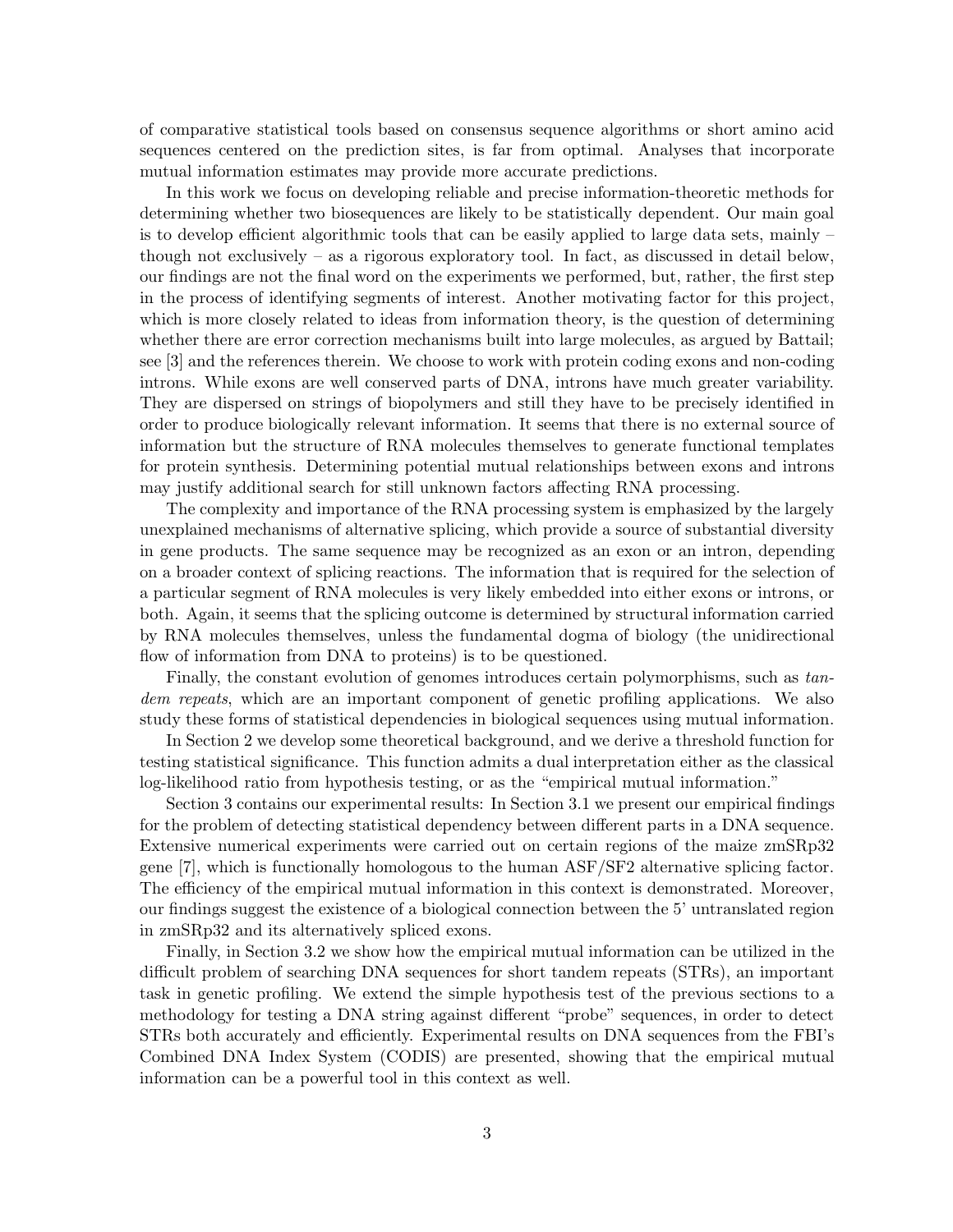### 2 Theoretical Background

In this section we outline the theoretical basis for the mutual information estimators we will later apply to biological sequences.

Suppose we have two strings of unequal lengths,

$$
X_1^n = X_1, X_2, \dots, X_n \tag{1}
$$

$$
Y_1^M = Y_1, Y_2, Y_3, \dots, Y_M, \tag{2}
$$

where  $M \geq n$ , taking values in a common finite alphabet A. In most of our experiments, M is significantly larger than n; typical values of interest are  $n \approx 80$  and  $M \approx 300$ . Our main goal is to determine whether or not there is some form of statistical dependence between them. Specifically, we assume that the string  $X_1^n$  consists of independent and identically distributed (i.i.d.) random variables  $X_i$  with common distribution  $P(x)$  on A, and that the random variables  $Y_i$  are also i.i.d. with a possibly different distribution  $Q(y)$ . Let  $\{W(y|x)\}\$ be a family of conditional distributions, or "channel," with the property that, when the input distribution is P, the output has distribution Q, that is,  $\sum_{x \in A} P(x)W(y|x) = Q(y)$ , for all y. We wish to differentiate between the following two scenarios:

(I) Independence.  $X_1^n$  and  $Y_1^M$  are independent.

(II) Dependence. First  $X_1^n$  is generated. Then an index  $J \in \{1, 2, ..., M-n+1\}$  is chosen in an arbitrary way, and  $Y_I^{J+n-1}$  $J^{J+n-1}_{J}$  is generated as the output of the discrete memoryless channel W with input  $X_1^n$ ; that is, for each  $j = 1, 2, \ldots, n$ , the conditional distribution of  $Y_{j+J-1}$  given  $X_1^n$  is  $W(y|X_j)$ . Finally the rest of the  $Y_i$ 's are generated i.i.d. according to Q. [To avoid the trivial case where both scenarios are identical, we assume that the rows of  $W$  are not all equal to Q so that in the second scenario  $X_1^n$  and  $Y_J^{J+n-1}$  $J^{J+n-1}$  are actually *not* independent.]

It is important at this point to note that, although neither of these two cases is biologically realistic as a description of the elements in a genomic sequence, it turns out that this set of assumptions provides a good operational starting point: The experimental results reported in Section 3 clearly indicate that, in practice, the resulting statistical methods obtained under the present assumptions can provide accurate and biologically relevant information. Of course, the natural next step in any application is the careful examination of the corresponding findings, either trhough purely biological considerations or further testing.

To distinguish between (*I*) and (*II*), we look at every possible alignment of  $X_1^n$  with  $Y_1^M$ , and we estimate the mutual information between them. Recall that for two random variables X, Y with marginal distributions  $P(x)$ ,  $Q(y)$ , respectively, and joint distribution  $V(x, y)$ , the mutual information between  $X$  and  $Y$  is defined as,

$$
I(X;Y) = \sum_{x,y \in A} V(x,y) \log \frac{V(x,y)}{P(x)Q(y)}.\tag{3}
$$

Recall also that  $I(X; Y)$  is always nonnegative, and it equals zero if and only if X and Y are independent. The logarithms above and throughout the paper are taken to base 2,  $log = log_2$ , so that  $I(X; Y)$  can be interpreted as the number of bits of information that each of these two random variables carries about the other; cf. [5].

In order to distinguish between the two scenarios above, we compute the empirical mutual information between  $X_1^n$  and each contiguous substring of  $Y_1^M$  of length n: For each j =  $1, 2, \ldots, M - n + 1$ , let  $\hat{p}_j(x, y)$  denote the joint empirical distribution of  $(X_1^n, Y_j^{j+n-1})$ , i.e.,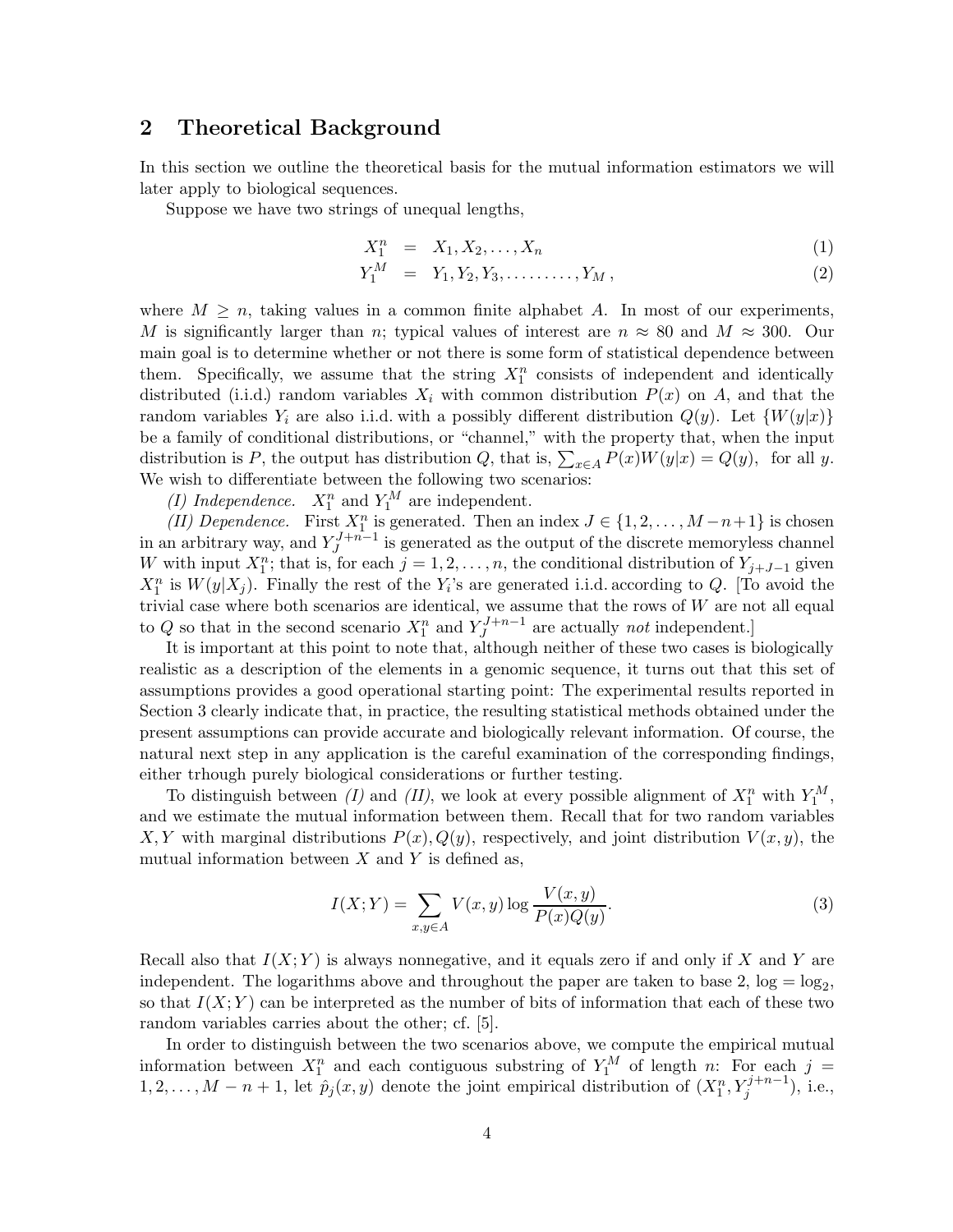let  $\hat{p}_j(x, y)$  be the proportion of the n positions in  $(X_1, Y_j), (X_2, Y_{j+1}), \ldots, (X_n, Y_{j+n-1})$  where  $(X_i, Y_{j+i-1})$  equals  $(x, y)$ . Similarly, let  $\hat{p}(x)$  and  $\hat{q}_j(y)$  denote the empirical distributions of  $X_1^n$  and  $Y_j^{j+n-1}$  $j_j^{j+n-1}$ , respectively. We define the empirical (per-symbol) mutual information  $\hat{I}_j(n)$ between  $X_1^n$  and  $Y_j^{j+n-1}$  $j_j^{(j+n-1)}$  by applying (3) to the empirical instead of the true distributions, so that,

$$
\hat{I}_j(n) = \sum_{x,y \in A} \hat{p}_j(x,y) \log \frac{\hat{p}_j(x,y)}{\hat{p}(x)\hat{q}_j(y)}.
$$
\n
$$
\tag{4}
$$

The law of large numbers implies that, as  $n \to \infty$ , we have  $\hat{p}(x) \to P(x)$ ,  $\hat{q}_i(y) \to Q(x)$ , and  $\hat{p}_i(x, y)$  converges to the true joint distribution of X, Y.

Clearly, this implies that in scenario (I), where  $X_1^n$  and  $Y_1^n$  are independent,  $\hat{I}_j(n) \to 0$ , for any fixed j, as  $n \to \infty$ . On the other hand in scenario (II),  $\hat{I}_J(n)$  converges to  $I(X;Y) > 0$ where the two random variables  $X, Y$  are such that X has distribution P and the conditional distribution of Y given  $X = x$  is  $W(y|x)$ .

In passing we should point out there are other methods of checking statistical (in)dependence; for instance randomization or permutation tests discussed in [9, 15].

#### 2.1 An Independence Test Based on Mutual Information

We propose to use the following simple test for detecting dependence between  $X_1^n$  and  $Y_1^M$ . Choose and fix a threshold  $\theta > 0$ , and compute the empirical mutual information  $\hat{I}_j(n)$  between  $X_1^n$  and each contiguous substring  $Y_j^{j+n-1}$  $\mathcal{F}_j^{j+n-1}$  of length n from  $Y_1^M$ . If  $\hat{I}_j(n)$  is larger than  $\theta$  for some j, declare that the strings  $X_1^n$  and  $Y_j^{j+n-1}$  $j_j^{(j+n-1)}$  are *dependent*; otherwise, declare that they are independent.

Before examining the issue of selecting the value of the threshold  $\theta$ , we note that this statistic is identical to the (normalized) log-likelihood ratio between the above two hypotheses. To see this, observe that, expanding the definition of  $\hat{p}_i(x, y)$  in  $\hat{I}_i(n)$ , we can simply rewrite,

$$
\hat{I}_j(n) = \sum_{x,y \in A} \frac{1}{n} \sum_{i=1}^n \mathbb{I}_{\{(X_i, Y_{j+i-1})\}}(x, y) \log \frac{\hat{p}_j(x, y)}{\hat{p}(x)\hat{q}_j(y)} \n= \frac{1}{n} \sum_{i=1}^n \sum_{x,y \in A} \mathbb{I}_{\{(X_i, Y_{j+i-1})\}}(x, y) \log \frac{\hat{p}_j(x, y)}{\hat{p}(x)\hat{q}_j(y)},
$$

where the indicator function  $\mathbb{I}_{\{(X_i, Y_{j+i-1})\}}(x, y)$  equals 1 if  $(X_i, Y_{j+i-1}) = (x, y)$ , and it is equal to zero otherwise. Then,

$$
\hat{I}_j(n) = \frac{1}{n} \sum_{i=1}^n \log \frac{\hat{p}_j(X_i, Y_{j+i-1})}{\hat{p}(X_i)\hat{q}_j(Y_{j+i-1})}
$$
\n
$$
= \frac{1}{n} \log \left[ \frac{\prod_{i=1}^n \hat{p}_j(X_i, Y_{j+i-1})}{\prod_{i=1}^n \hat{p}(X_i)\hat{q}_j(Y_{j+i-1})} \right],
$$
\n(5)

which is exactly the normalized logarithm of the ratio between the joint empirical likelihood  $\prod_{i=1}^n \hat{p}_j(X_i, Y_{j+i-1})$  of the two strings, and the product of their empirical marginal likelihoods  $\prod_{i=1}^n \hat{p}(X_i) \big] [\prod_{i=1}^n \hat{q}_j(Y_{j+i-1})].$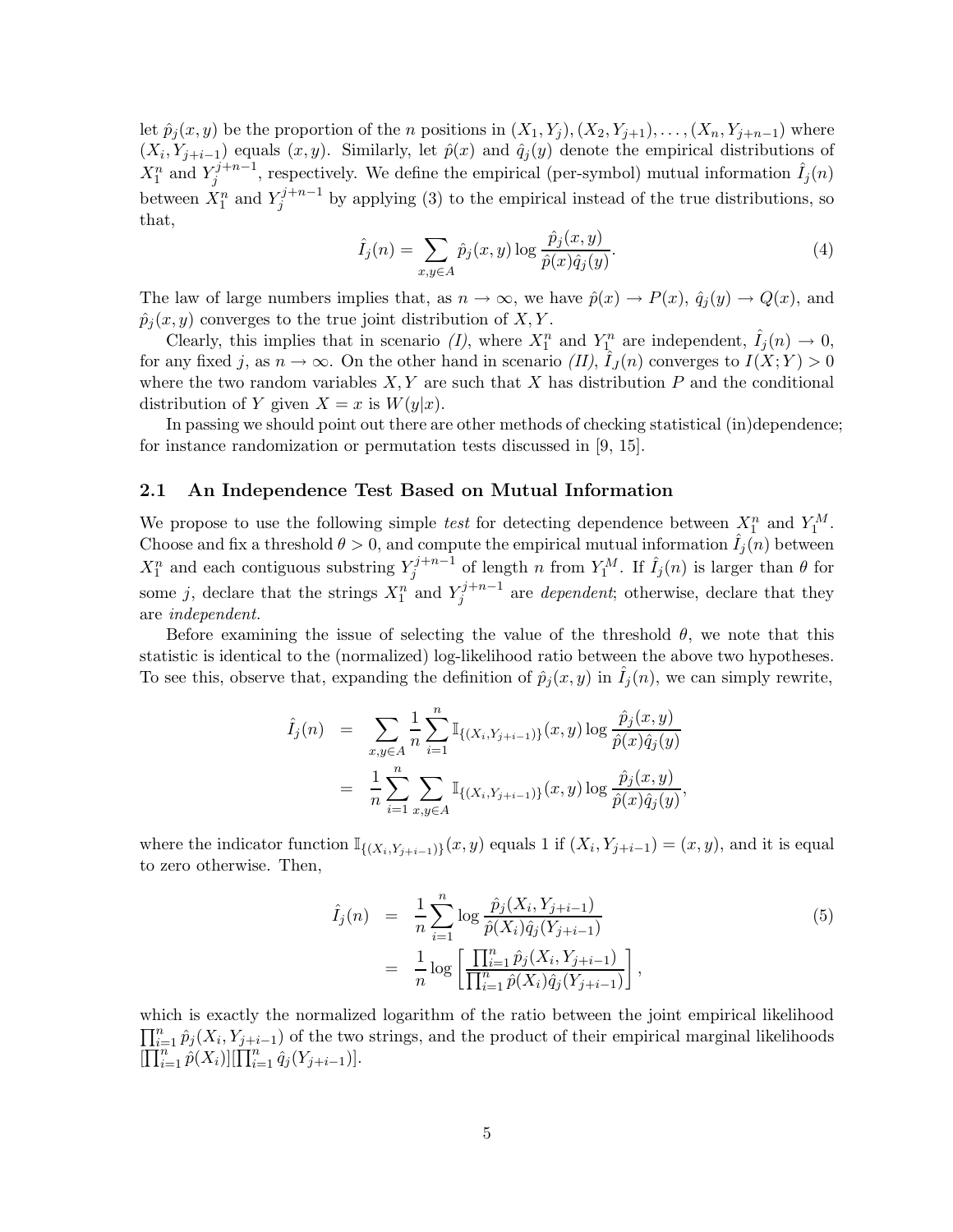#### 2.2 Probabilities of Error

There are two kinds of errors this test can make: Declaring that two strings are dependent when they are not, and vice versa. The actual probabilities of these two types of errors depend on the distribution of the statistic  $\hat{I}_i(n)$ . Since this distribution is independent of j, we take  $j = 1$  and write  $I(n)$  for the normalized log-likelihood ratio  $\hat{I}_1(n)$ . The next two subsections present some classical asymptotics for  $I_1(n)$ .

**Scenario (I):** Independence. We already noted that in this case  $I(n)$  converges to zero as  $n \to \infty$ , and below we shall see that this convergence takes place at a rate of approximately  $1/n$ . Specifically,  $I(n) \to 0$  with probability one, and a standard application of the multivariate central limit theorem for the joint empirical distribution  $\hat{p}_j$  shows that  $nI(n)$  converges in distribution to a (scaled)  $\chi^2$  random variable. This a classical result in statistics [14, 21], and, in the present context, it was rederived by Hagenauer et al. [11, 8]. We have,

$$
(2\ln 2)nI(n) \xrightarrow{\mathcal{D}} Z \sim \chi^2((|A|-1)^2),
$$

where Z has a  $\chi^2$  distribution with  $k = (|A| - 1)^2$  degrees of freedom, and where |A| denotes the size of the data alphabet.

Therefore, for a fixed threshold  $\theta > 0$  and large n, we can estimate the probability of error as,

$$
P_{e,1} = \Pr{\text{declace dependence} | \text{independent strings} }
$$
  
=  $\Pr\{I(n) > \theta | \text{independent strings} \}$   
 $\approx \Pr\{Z > (2\ln 2)\theta n\},$  (6)

where Z is as before. Therefore, for large n the error probability  $P_{e,1}$  decays like the tail of the  $\chi^2$  distribution function,

$$
P_{e,1} \approx 1 - \frac{\gamma(k, (\theta \ln 2)n)}{\Gamma(k)},
$$

where  $k = \frac{(|A|-1)^2}{2}$  $\frac{(-1)}{2}$ , and  $\Gamma$ ,  $\gamma$  denote the Gamma function and the incomplete Gamma function, respectively. Although this is fairly implicit, we know that the tail of the  $\chi^2$  distribution decays like  $e^{-x/2}$  as  $x \to \infty$ , therefore,

$$
P_{e,1} \approx \exp\Big\{-\left(\theta \ln 2\right)n\Big\},\tag{7}
$$

where this approximation is to first order in the exponent.

Scenario (II): Dependence. In this case the asymptotic behavior of the test statistic  $I(n)$  is somewhat different. Suppose as before that the random variables  $X_1^n$  are i.i.d. with distribution  $P$ , and that the conditional distribution of each  $Y_i$  given  $X_1^n$  is  $W(y|X_i)$ , for some fixed family of conditional distributions  $W(y|x)$ ; this makes the random variables  $Y_1^n$  i.i.d. with distribution Q.

We mentioned in the last section that, under the second scenario,  $I(n)$  converges to the true underlying value  $I = I(X;Y)$  of the mutual information, but, as we show below, the rate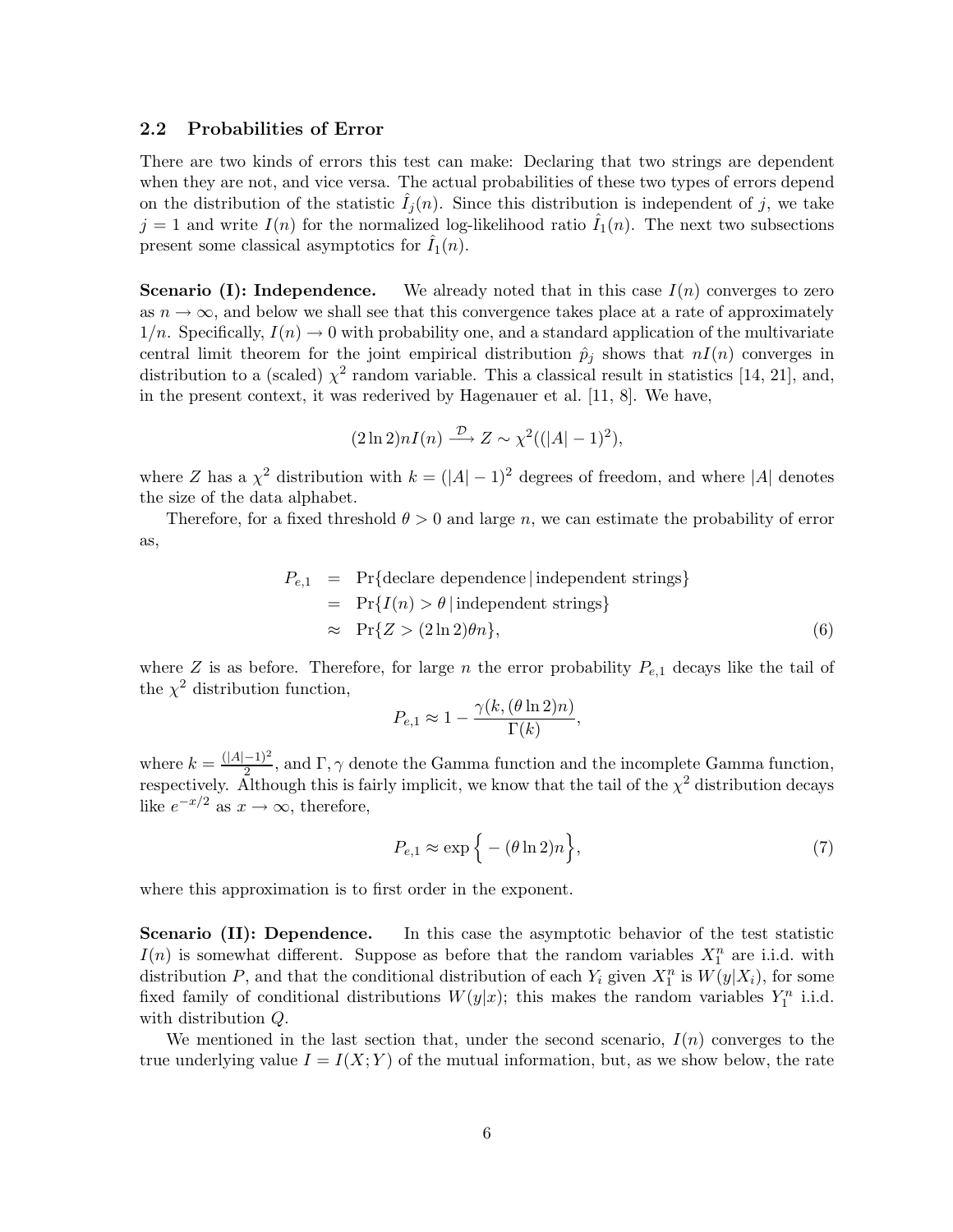of this convergence is slower than the  $1/n$  rate of scenario (*I*): Here,  $I(n) \to I$  with probability one, but only at rate  $1/\sqrt{n}$ , in that,  $\sqrt{n}[I(n)-I]$  converges in distribution to a Gaussian,

$$
\sqrt{n}[I(n) - I] \xrightarrow{\mathcal{D}} T \sim N(0, \sigma^2),\tag{8}
$$

where the resulting variance  $\sigma^2$  is given by,

$$
\sigma^2 = \text{Var}\Big(\log \frac{W(Y|X)}{Q(Y)}\Big) = \sum_{x,y \in A} P(x)W(y|x) \Big(\log \frac{W(y|x)}{Q(y)} - I\Big)^2.
$$

An outline of the proof of  $(8)$  is given below; for another derivation see [10].

Therefore, for any fixed threshold  $\theta < I$  and large n, the probability of error satisfies,

$$
P_{e,2} = \Pr{\text{declace independence} | W\text{-dependent strings}}
$$
  
=  $\Pr\{I(n) \le \theta | W\text{-dependent strings}\}$   

$$
\approx \Pr\{T \le [\theta - I]\sqrt{n}\}
$$
  

$$
\approx \exp\{-\frac{(I - \theta)^2}{2\sigma^2}n\},
$$
 (9)

where the last approximation sign indicates equality to first order in the exponent. Thus, despite the fact that  $I(n)$  converges at different speeds in the two scenarios, both error probabilities  $P_{e,1}$  and  $P_{e,2}$  decay exponentially with the sample size n.

To see why (8) holds it is convenient to use the alternative expression for  $I(n)$  given in (5). Using this, and recalling that  $I(n) = \hat{I}_1(n)$ , we obtain,

$$
\sqrt{n}[I(n) - I] = \sqrt{n} \Big[ \frac{1}{n} \sum_{i=1}^{n} \log \frac{\hat{p}_1(X_i, Y_i)}{\hat{p}(X_i)\hat{q}_1(Y_i)} - I \Big].
$$

Since the empirical distributions converge to the corresponding true distributions, for large  $n$ it is straightforward to justify the approximation,

$$
\sqrt{n}[I(n) - I] \approx \frac{1}{\sqrt{n}} \Big[ \sum_{i=1}^{n} \log \frac{P(X_i)W(Y_i|X_i)}{P(X_i)Q(Y_i)} - I \Big].
$$
 (10)

The fact that this indeed converges in distribution to a  $N(0, \sigma^2)$ , as  $n \to \infty$ , easily follows from the central limit theorem, upon noting that the mean of the logarithm in  $(10)$  equals I and its variance is  $\sigma^2$ .

Discussion. From the above analysis it follows that, in order for both probabilities of error to decay to zero for large n (so that we rule out false positives as well as making sure that no dependent segments are overlooked) the threshold  $\theta$  needs to be strictly between 0 and  $I = I(X; Y)$ . For that, we need to have some prior information about the value of I, i.e., of the level of dependence we are looking for. If the value of  $I$  were actually known and a fixed threshold  $\theta \in (0, I)$  was chosen independent of n, then both probabilities of error would decay exponentially fast, but with typically very different exponents,

$$
P_{e,1} \approx \exp\{- (\theta \ln 2) n\}
$$
 and  $P_{e,2} \approx \exp\left\{-\left(\frac{I-\theta}{\sqrt{2}\sigma}\right)^2 n\right\};$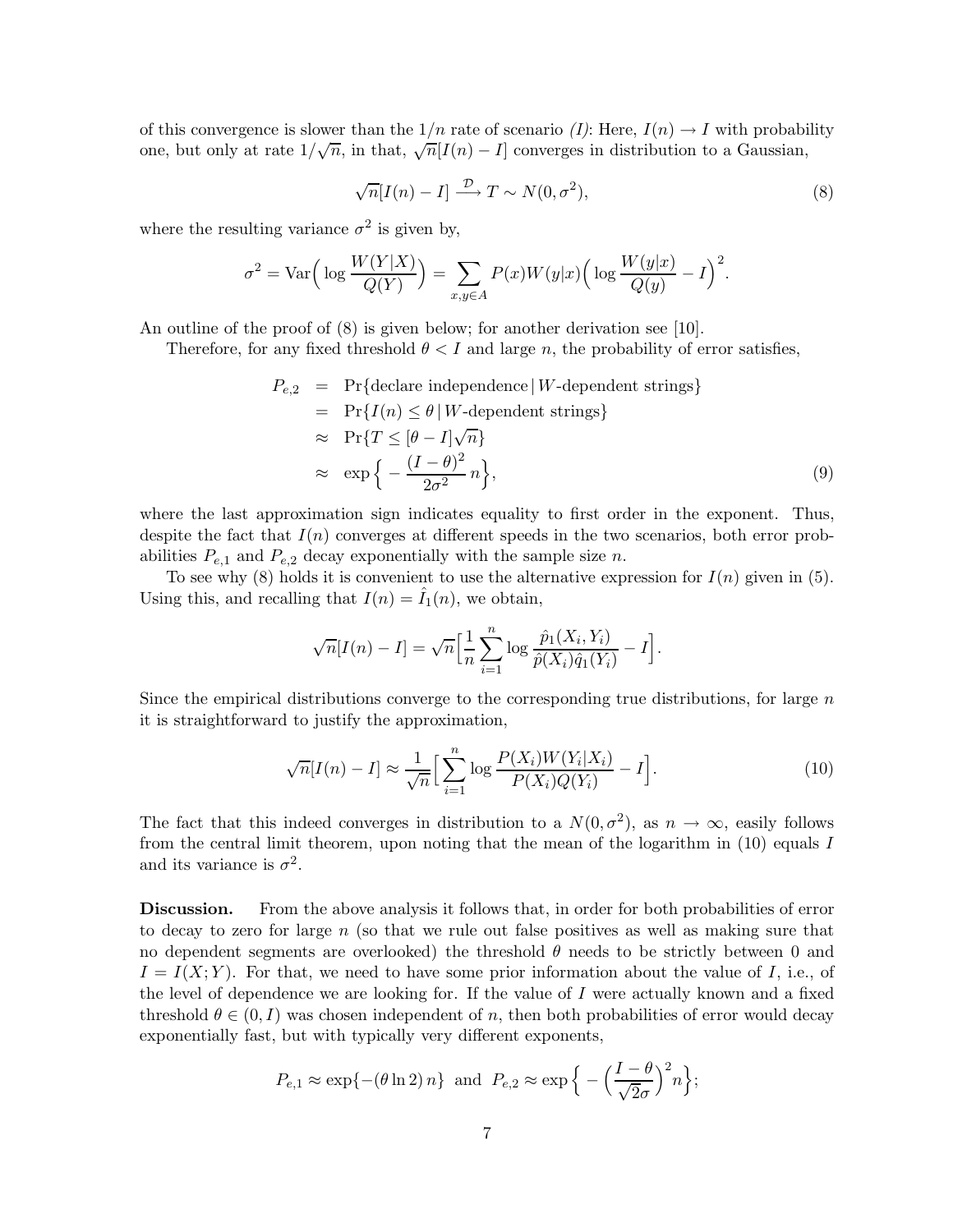recall the expressions in (7) and (9). Clearly, balancing the two exponents also requires knowledge of the value of  $\sigma^2$  in the case when the two strings are dependent, which, in turn, requires full knowledge of the marginal distribution  $P$  and the channel  $W$ . Of course this is unreasonable, since we cannot specify in advance the exact kind and level of dependence we are actually trying to detect in the data.

A practical (and standard) approach is as follows: Since the probability of error of the first kind  $P_{1,e}$  only depends on  $\theta$  (at least for large n), and since in practice declaring false positives is much more undesirable than overlooking potential dependence, in our experiments we decide on an acceptably small false-positive probability  $\epsilon$ , and then select  $\theta$  based on the above approximation, by setting  $P_{e,1} \approx \epsilon$  in (6).

### 3 Experimental Results

In this section we apply the mutual information test described above to biological data. First we show that it can be used effectively to identify statistical dependence between regions of the maize zmSRp32 gene that may be involved in alternative processing (splicing) of pre-mRNA transcripts. Then we show how the same methodology can be easily adapted to the problem of identifying tandem repeats. We present experimental results on DNA sequences from the FBI's Combined DNA Index System (CODIS), which clearly indicate that the empirical mutual information can be a powerful tool for this computationally intensive task.

### 3.1 Detecting DNA Sequence Dependencies

All of our experiments were performed on the maize zmSRp32 gene [7]. This gene belongs to a group of genes that are functionally homologous to the human ASF/SF2 alternative splicing factor. Interestingly, these genes encode alternative splicing factors in maize and yet themselves are also alternatively spliced. The gene zmSRp32 is coded by 4735 nucleotides and has four alternative splicing variants. Two of these four variants are due to different splicings of this gene, between positions 1–369 and 3243–4220, respectively, as shown in Figure 1. The results given here are primarily from experiments on these segments of zmSRp32.

In order to understand and quantify the amount of correlation between different parts of this gene, we computed the mutual information between all functional elements including exons, introns, and the 5' untranslated region. As before, we denote the shorter sequence of length  $n$ by  $X_1^n = (X_1, X_2, \ldots, X_n)$  and the longer one of length M by  $Y_1^M = (Y_1, Y_2, \ldots, Y_M)$ . We apply the simple mutual information estimator  $\hat{I}_i(n)$  defined in (4) to estimate the mutual information between  $X_1^n$  and  $Y_j^{j+n-1}$  $j_j^{j+n-1}$  for each  $j = 1, 2, ..., M-n+1$ , and we plot the "dependency graph" of  $\hat{I}_j = \hat{I}_j(n)$  versus j; see Figure 2. The threshold  $\theta$  is computed according to (6), by setting  $\epsilon$ , the probability of false positives, equal to 0.001; it is represented by a (red) straight horizontal line in the figures.

In order to "amplify" the effects of regions of potential dependency in various segments of the zmSRp32 gene, we computed the mutual information estimates  $I_j$  on the original strings over the regular four-letter alphabet  $\{A, C, G, T\}$ , as well as on transformed versions of the strings where pairs of letters were grouped together, using either the Watson-Crick pair  $\{AT, CG\}$  or the purine-pyrimidine pair  $\{AG, CT\}$ . In our results we observed that such groupings are often helpful in identifying dependency; this is clearly illustrated by the estimates shown in Figures 2 and 3. Sometimes the  $\{AT, CG\}$  pair produces better results, while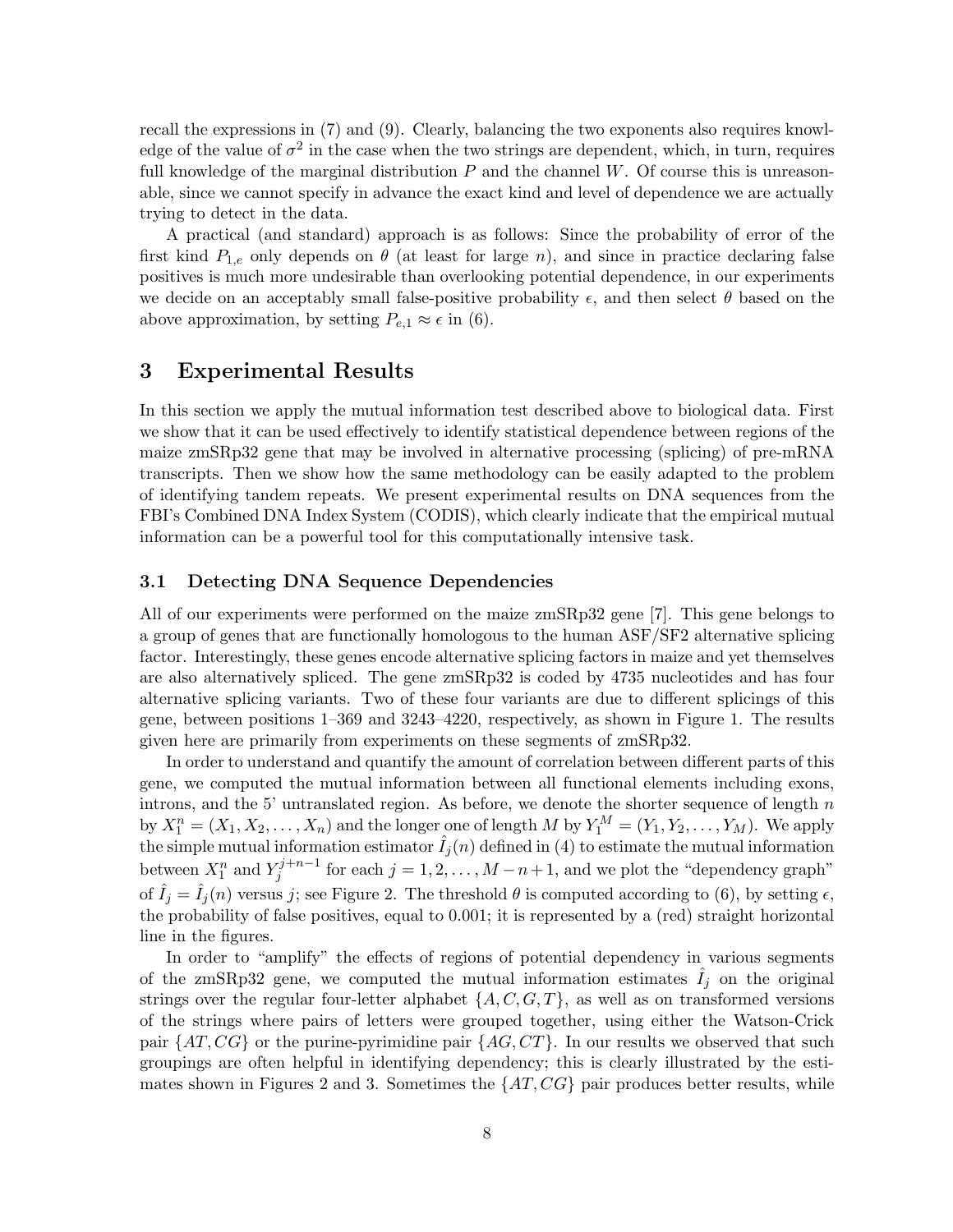DNA structure of zmSRp32



Figure 1: Alternative splicings of the zmSRp32 gene in maize. The gene consists of a number of exons (shaded boxes) and introns (lines) flanked by the 5' and 3' untranslated regions (white boxes). RNA transcripts (pre-mRNA) are processed to yield mRNA molecules used as templates for protein synthesis. Alternative pre-mRNA splicing generates different mRNA templates from the same transcripts, by selecting either alternative exons or alternative introns. The regions discussed in the text are identified by indices corresponding to the nucleotide position in the original DNA sequence.



Figure 2: Estimated mutual information between the exon located between bases 1–369 and each contiguous subsequence of length 369 in the intron between bases 3243–4220. The estimates were computed both for the original sequences in the standard four-letter alphabet  $\{A, C, G, T\}$  (shown in (a)), as well as for the corresponding transformed sequences for the two-letter purine/pyrimidine grouping  $\{AG, CT\}$  (shown in (b)).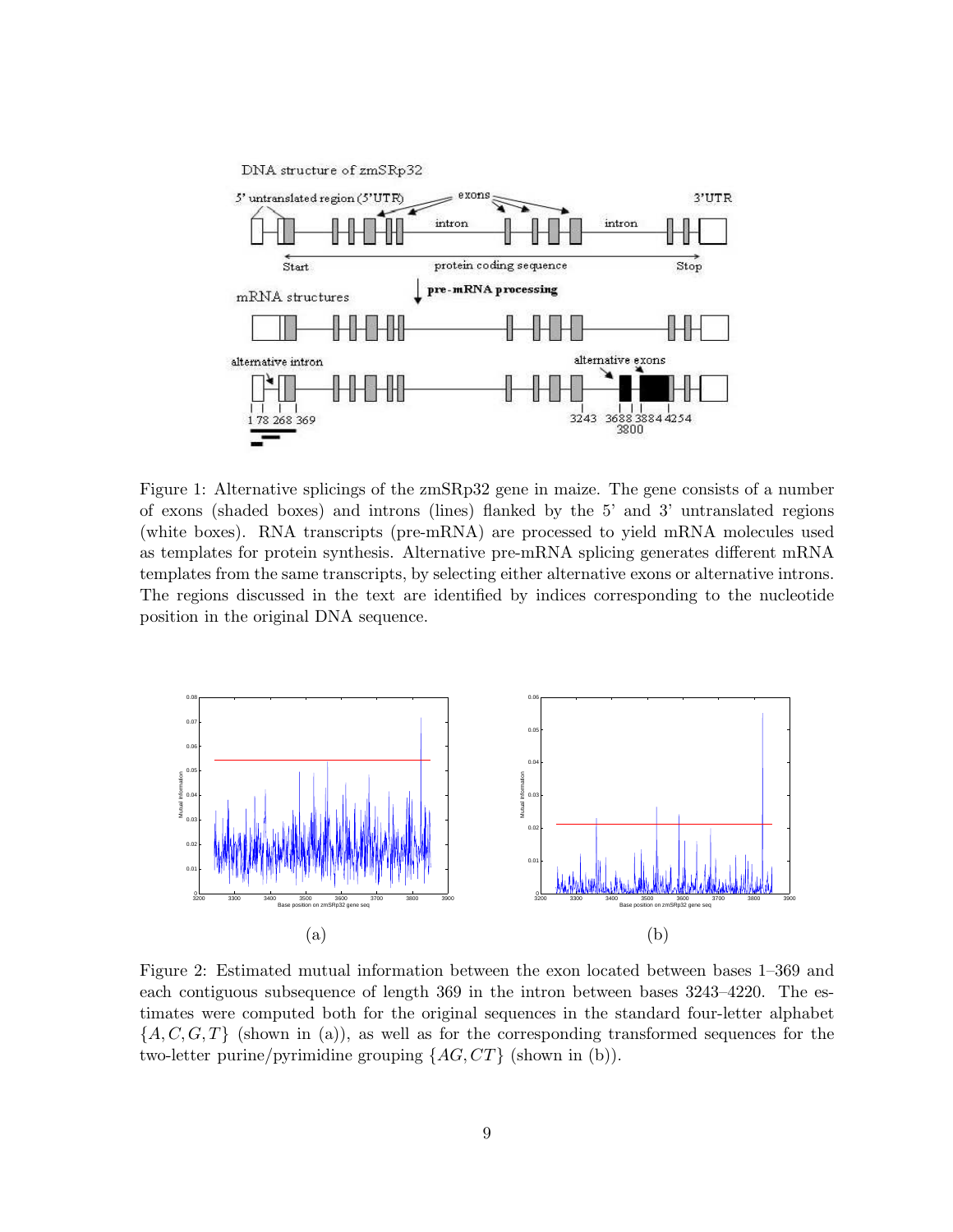in other cases the purine-pyrimidine pair finds new dependencies.

Figure 2 strongly suggests that there is significant dependence between the bases in positions 1–369 and certain substrings of the bases in positions 3243–4220. While the 1–369 region contains the 5' untranslated sequences, an intron, and the first protein coding exon, the 3243– 4220 sequence encodes an intron that undergoes alternative splicing. After narrowing down the mutual information calculations to the 5' untranslated region (5'UTR) in positions 1–78 and the 5'UTR intron in positions 78–268, we found that the initially identified dependency was still present; see Figure 3. A close inspection of the resulting mutual information graphs indicates that the dependency is restricted to the alternative exons embedded into the intron sequences, in positions 3688–3800 and 3884–4254.

These findings suggest that there might be a deeper connection between the 5'UTR DNA sequences and the DNA sequences that undergo alternative splicing. The UTRs are multifunctional genetic elements that control gene expression by determining mRNA stability and efficiency of mRNA translation. Like in the zmSRp32 maize gene, they can provide multiple alternatively spliced variants for more complex regulation of mRNA translation [12]. They also contain a number of regulatory motifs that may affect many aspects of mRNA metabolism. Our observations can therefore be interpreted as suggesting that the maize zmSRp32 5'UTR contains information that could be utilized in the process of alternative splicing, yet another important aspect of mRNA metabolism. The fact that the value of the empirical mutual information between 5'UTR and the DNA sequences that encode alternatively spliced elements is significantly greater than zero clearly points in that direction. Further experimental work could be carried out to verify the existence, and further explore the meaning, of these newly identified statistical dependencies.

We should note that there are many other sequence matching techniques, the most popular of which is probably the celebrated BLAST algorithm. BLAST's working principles are very different from those underlying our method. As a first step, BLAST searches a database of biological sequences for various small words found in the query string. It identifies sequences that are candidates for potential matches, and thus eliminates a huge portion of the database containing sequences unrelated to the query. In the second step, small word matches in every candidate sequence are extended by means of a Smith-Waterman-type local alignment algorithm. Finally, these extended local alignments are combined with some scoring schemes, and the highest scoring alignments obtained are returned. Therefore, BLAST requires a considerable fraction of exact matches to find sequences related to each other. However, our approach does not enforce any such requirements. For example, if two sequences do not have any exact matches at all, but the characters in one sequence are a character-wise encoding of the ones in the other sequence, then BLAST would fail to produce any significant matches (without corresponding substitution matrices), while our algorithm would detect a high degree of dependency. This is illustrated by the results in the following section, where the presence of certain repetitive patterns in  $Y_1^M$  is revealed through matching it to a "probe sequence"  $X_1^n$  which does not contain the repetitive pattern, but is "statistically similar" to the pattern sought.

#### 3.2 Application to Tandem Repeats

Here we further explore the utility of the mutual information statistic, and we examine its performance on the problem of detecting Short Tandem Repeats (STRs) in genomic sequences. STRs, usually found in non-coding regions, are made of back-to-back repetitions of a sequence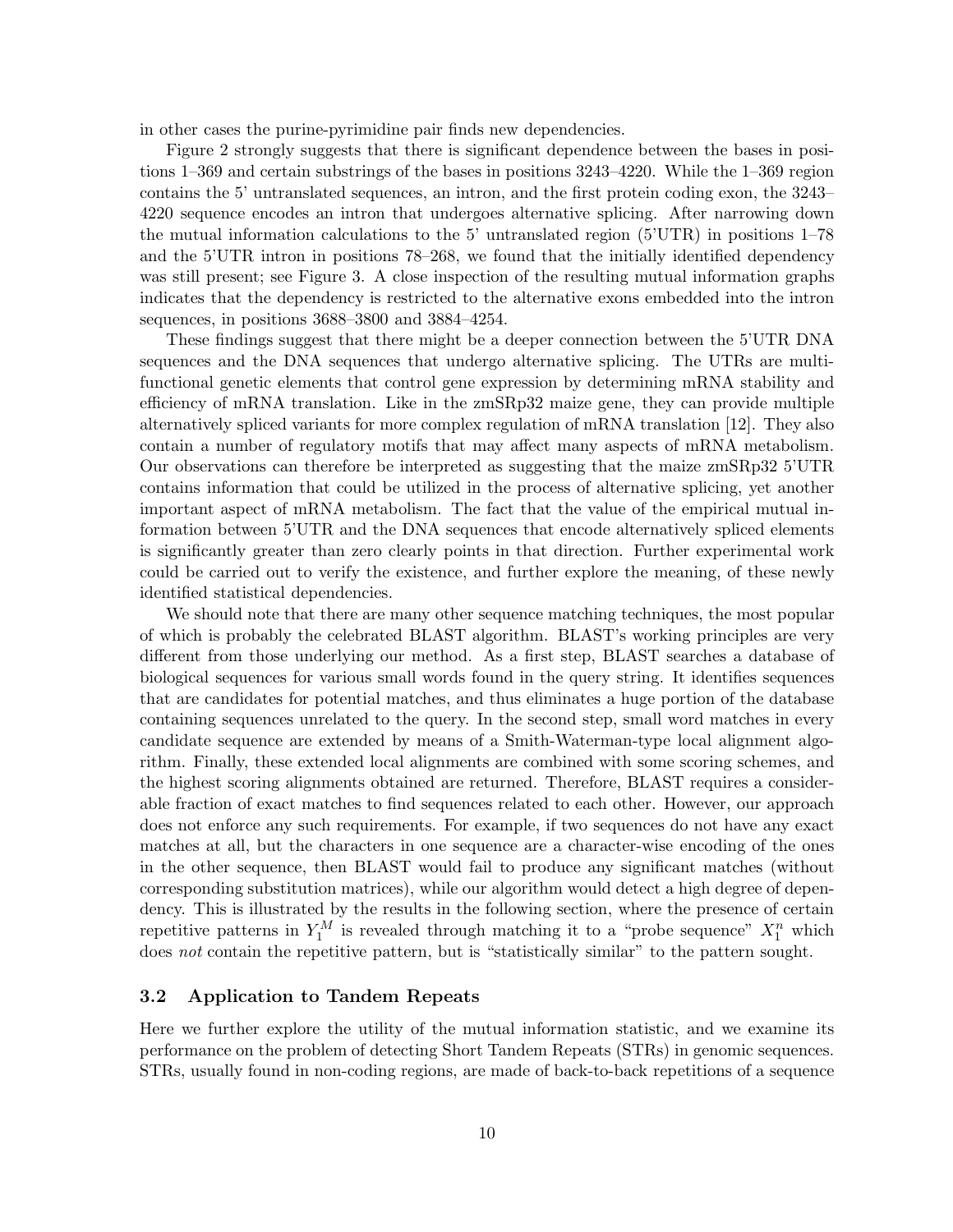

Figure 3: Dependency graph of  $\hat{I}_j$  versus j for the zmSRp32 gene, using different alphabet groupings: In (a) and (b), we plot the estimated mutual information between the exon found between bases 1–78 and each subsequence of length 78 in the intron located between bases 3243–4220. Plot (a) shows estimates over the original four-letter alphabet  $\{A, C, G, T\}$ , and (b) shows the corresponding estimates over the Watson-Crick pairs  $\{AT, CG\}$ . Similarly, plots (c) and (d) contain the estimated mutual information between the intron located in bases 79– 268 and all corresponding subsequences of the intron between bases 3243–4220. Plot (c) shows estimates over the original alphabet, and plot (d) over the two-letter purine/pyrimidine grouping  $\{AG, CT\}$ . Plots (e) and (f) show the estimated mutual information between the 5' untranslated region and all corresponding subsequences of the intron between bases 3243– 4220, for the four-letter alphabet (in (e)), and for the two-letter purine/pyrimidine grouping  ${AG, CT}$  (in (f)). 11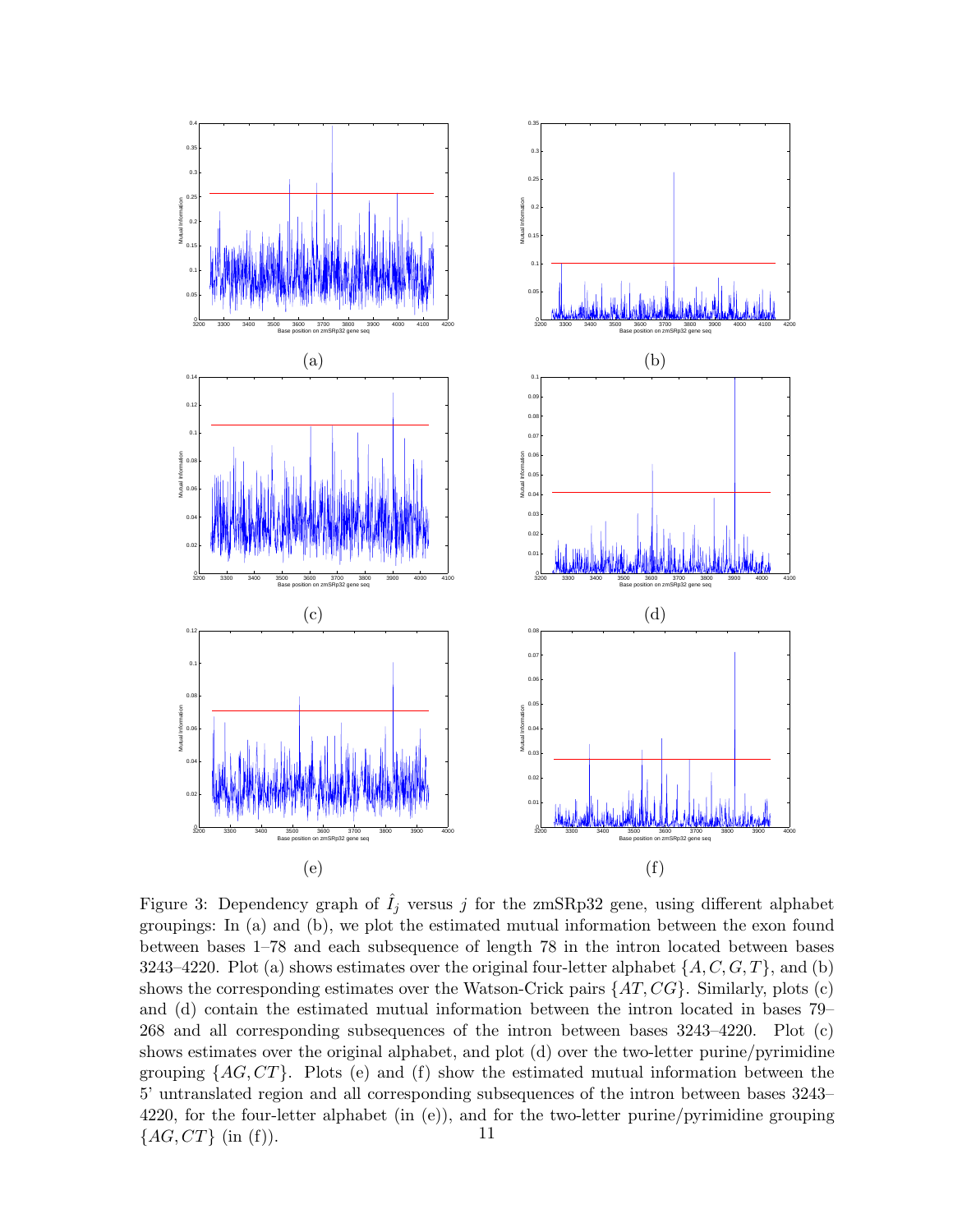which is at least two bases long and generally shorter than 15 bases. The period of an STR is defined as the length of the repetition sequence in it. Owing to their short lengths, STRs survive mutations well, and can easily be amplified using PCR without producing erroneous data. Although there are many well-identified STRs in the human genome, interestingly, the number of repetitions at any specific locus varies significantly among individuals; that is, they are *polymorphic* DNA fragments. These properties make STRs suitable tools for determining genetic profiles, and have become a prevalent method in forensic investigations. Long repetitive sequences have also been observed in genomic sequences, but have not gained as much attention since they cannot survive environmental degradation and do not produce high quality data from PCR analysis.

Several algorithms have been proposed for detecting STRs in long DNA strings with no prior knowledge about the size and the pattern of repetition. These algorithms are mostly based on pattern matching, and they all have high time-complexity. Finding short repetitions in a long sequence is a challenging problem. When the query string is a DNA segment that contains many insertions, deletions or substitutions due to mutations, the problem becomes even harder. Exact- and approximate-pattern matching algorithms need to be modified to account for these mutations, and this renders them complex and inefficient. To overcome these limitations, we propose a statistical approach using an adaptation of the method described in the previous sections.

In the United States, the FBI has decided on 13 loci to be used as the basis for genetic profile analysis, and they continue to be the standard in this area. To demonstrate how our approach can be used for STR detection, we chose to use sequences from the FBI's Combined DNA Index System (CODIS): The SE33 locus contained in the GenBank sequence V00481, and the VWA locus contained in the GenBank sequence M25858. The periods of STRs found in CODIS typically range from 2 to 4 bases, and do not exhibit enough variability to demonstrate how our approach would perform under divergent conditions. For this reason, we used the V00481 sequence as is, but on M25858 we artificially introduced an STR with period 11, by substituting bases 2821–2920 (where we know that there are no other repeating sequences) with 9 tandem repeats of  $ACTTTGCCTAT$ . We have also introduced base substitutions, deletions and insertions on our artificial STR to imitate mutations.

Let  $Y_1^M = (Y_1, Y_2, \ldots, Y_M)$  denote the DNA sequence in which we are looking for STRs. The gist of our approach is simply to choose a *periodic* probe sequence of length  $n$ , say,  $X_1^n = (X_1, X_2, \ldots, X_n)$  (typically much shorter than  $Y_1^M$ ), and then to calculate the empirical mutual information  $\hat{I}_j = \hat{I}_j(n)$  between  $X_1^n$  and each of its possible alignments with  $Y_1^M$ . In order to detect the presence of STRs, the values of the empirical mutual information in regions where STRs do appear should be significantly larger than zero, where "significantly" means larger than the corresponding estimates in ordinary DNA fragments containing no STRs. Obviously, the results will depend heavily on the exact form of the probe sequence. Therefore, it is critical to decide on the method for selecting: (a) the length, and (b) the exact contents of  $X_1^n$ . The length of  $X_1^n$  is crucial; if it is too short, then  $X_1^n$  itself is likely to appear often in  $Y_1^M$ , producing many large values of the empirical mutual information and making it hard to distinguish between STRs and ordinary sequences. Moreover, in that case there is little hope that the analysis of the previous section (which was carried out of long sequences  $X_1^n$ ) will provide useful estimates for the probability of error. If, on the other hand,  $X_1^n$  is too long, then any alignment of the probe  $X_1^n$  with  $Y_1^M$  will likely also contain too many irrelevant base pairs. This will produce negligibly small mutual information estimates, again making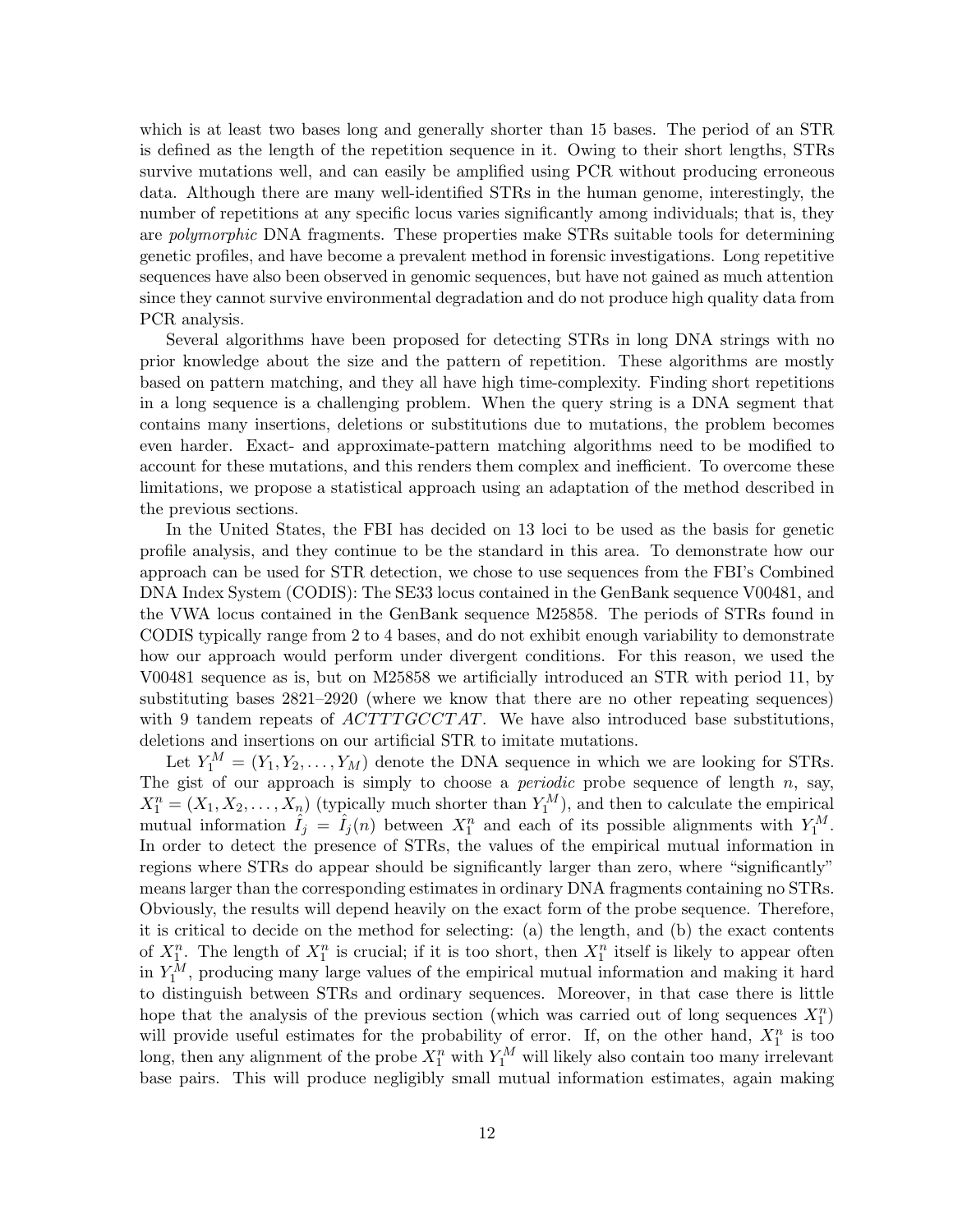

Figure 4: Dependency graph of the GenBank sequence  $Y_1^M = V00481$ , for a probe sequence  $X_1^n$ which is a repetition of  $AGGT$ , of length: (a) 12, or (b) 60. The sequence  $Y_1^M$  contains STRs that are repetitions of the pattern AAAG, in the following regions: (i) there is a repetition of  $AAG$  between bases 62–108; (ii)  $AAG$  is intervened by  $AG$  and  $AAGG$  until base 138; (iii) again between 138–294 there are repetitions of AAAG, some of which are modified by insertions and substitutions. In (a) our probe is too short, and it is almost impossible to distinguish the SE33 locus from the rest. However, in (b) the location SE33 is singled out by the two big peaks in the mutual information estimates; the shorter peak between the two larger ones is due to the interventions described above. Note that the STRs were identified by a probe sequence that was a repetition of a pattern different from that of the repeating part of the STRs themselves, but of the same period.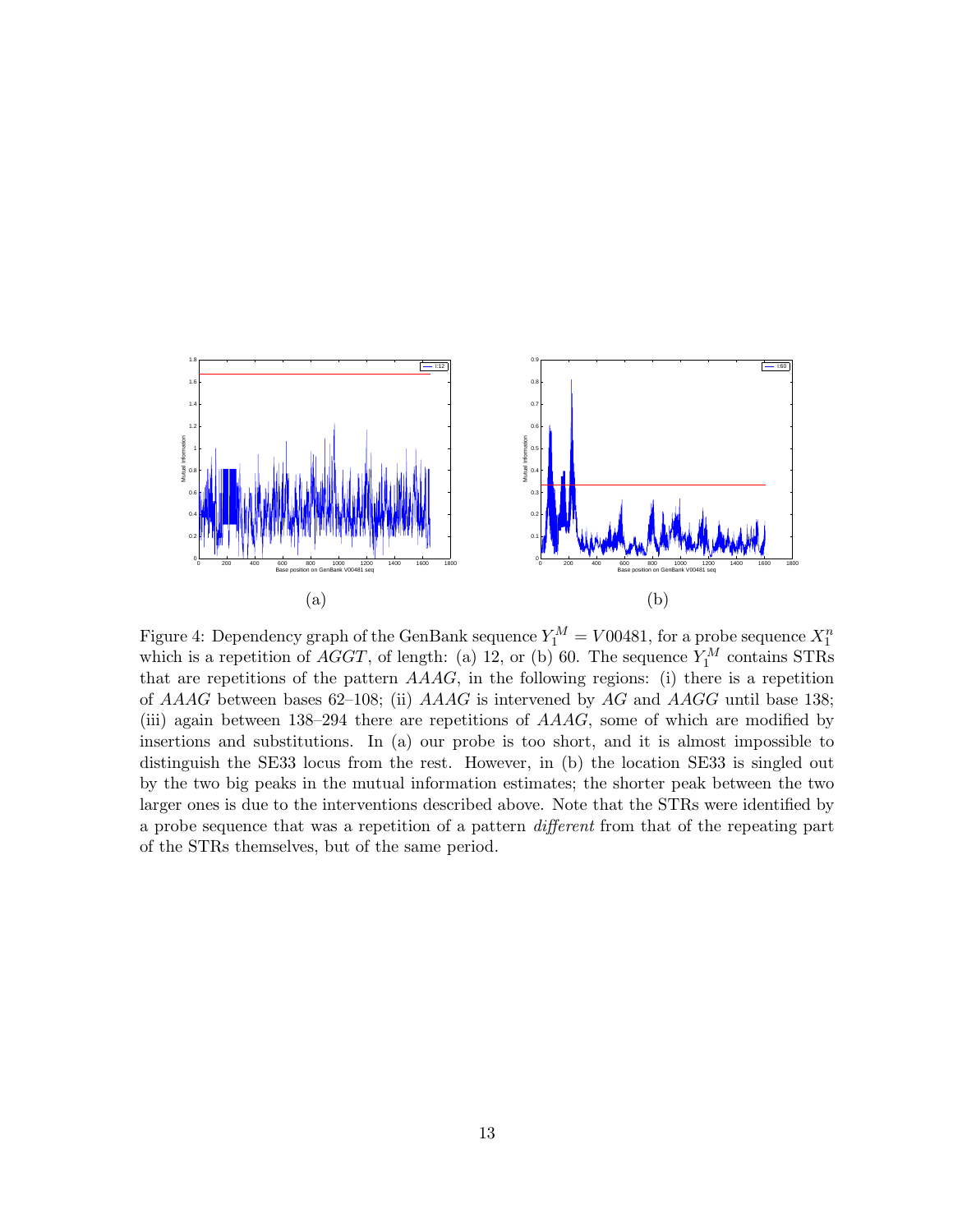

Figure 5: Dependency graph of the VWA locus contained in GenBank sequence M25858 for a probe sequence  $X_1^n$  with  $n = 12$ , which is a repetition of: (a)  $TCTA$ , an exactly matching probe, (b) GTGC, a completely different probe, but of the exact same "pattern." In both cases, we have chosen  $X_1^n$  to be long enough to suppress unrelated information. Note that the results in (a) and (b) are almost identical. The VWA locus contains an STR of  $TCTA$ between positions 44–123. This STR is apparent in both dependency graphs by forming a periodic curve with high correlation.

impossible to detect STRs. These considerations are illustrated by the results in Figure 4.

As for the contents of the probe sequence  $X_1^n$ , the best choice would be to take a segment  $X_1^n$  containing an exact match to an STR present in  $Y_1^M$ . But in most of the interesting applications, this is of course unavailable to us. A "second best" choice might be a sequence  $X_1^n$  that contains a segment of the same "pattern" as the STR present in  $Y_1^M$ , where we say that two sequences have the same pattern if each one can be obtained from the other via a permutation of the letters in the alphabet; cf. [1, 17]. For example,  $TCTA$  and  $GTGC$  have the same pattern, whereas  $TCTA$  and  $CTAT$  do not (although the do have the same empirical distribution). For example, if  $X_1^n$  contains the exact same pattern as the periodic part of the STR to be detected, and  $\tilde{X}_1^n$  has the same pattern as  $X_1^n$ , then, a priori, either choice should be equally effective at detecting the STR under consideration; see Figure 5. [This observation also shows that a single probe  $X_1^n$  may in fact be appropriate for locating more than a single STR; for example, STRs with the same pattern as  $X_1^n$ , as in Figure 5, or with the same period, as in Figure 4.] The problem with this choice is, again, that the exact patterns of STRs present in a DNA sequence are not available to us in advance, and we cannot expect all STRs in a given sequence to be of the same pattern.

Even though both of the above choices for  $X_1^n$  are usually not practically feasible, if the sequence  $Y_1^M$  is relatively short and contains a single STR whose contents are known, then either choice would produce high quality data, from which the STR contained in  $Y_1^M$  we can easily be detected; see Figure 5 for an illustration.

In practice, in addition to the fact that the contents of STRs are not known in advance, there is also the issue that in a long DNA sequence there are often many different STRs, and a unique probe will not match all of them exactly. But since STRs usually have a period between 2 and 15 bases, we can actually run our method for all possible choices of repetition sequences, and detect all STRs in the given query sequence  $Y_1^M$ . The number of possible probes  $X_1^n$  can be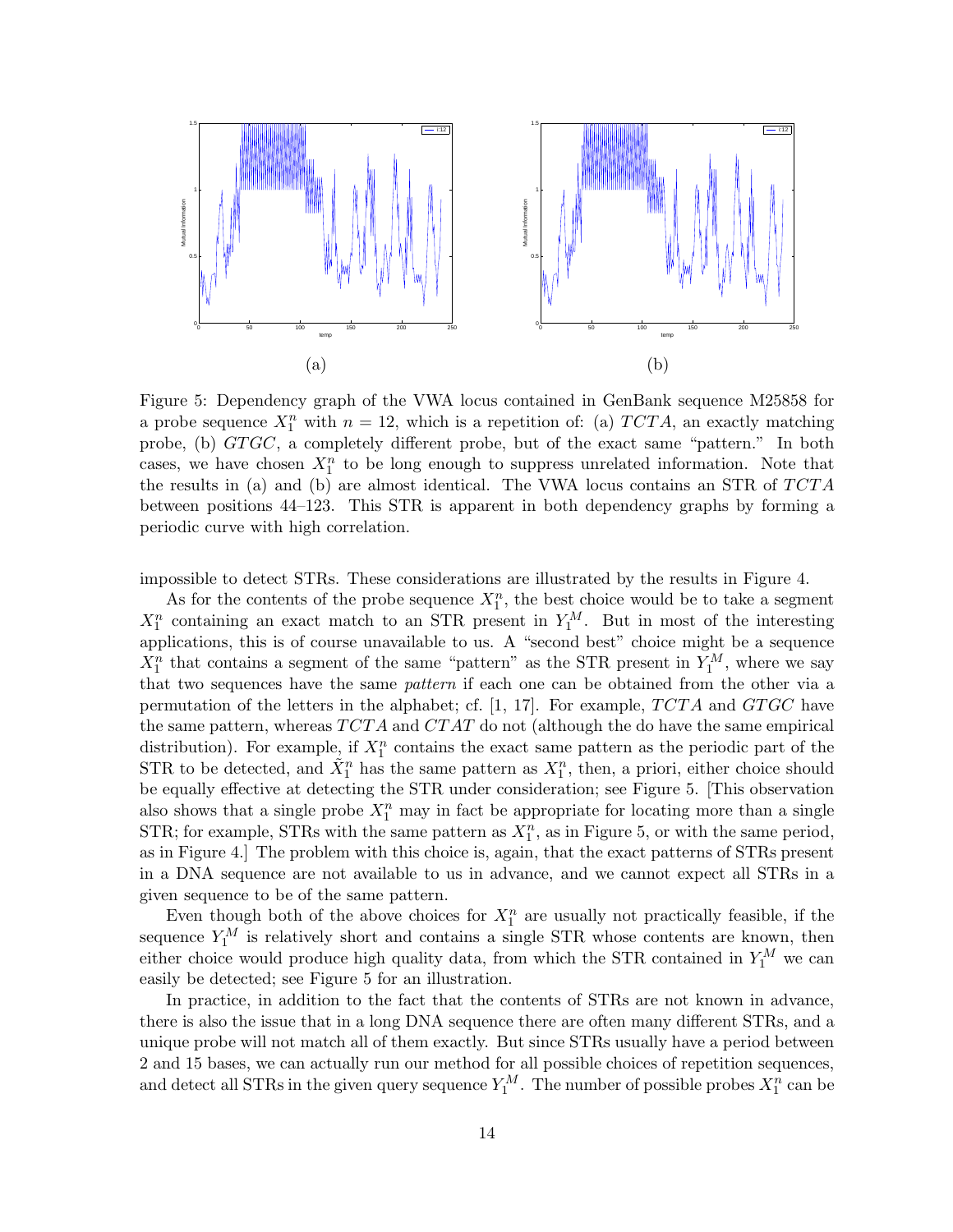

Figure 6: In these charts we use the modified GenBank sequence M25858, which contains the VWA locus in CODIS between positions 1683–1762 and the artificial STR introduced by us at 2821–2920. The repeat sequence of the VWA locus is  $TCTA$ , and the repeat sequence of the artificial STR is  $ACTTTGCCTAT$ . In (a), the probe  $X_1^n$  has length  $n = 88$  and consists of repetitions of  $AGGT$ . Here the repeating sequence of the VWA locus (which has period 4) is clearly indicated by the peak, whereas the artificial tandem repeat (which has period 11) does not show up in the results. The small peak around position 2100 is due to a very noisy STR again with a 4 base period. In (b), the probe  $X_1^n$  again has length  $n = 88$ , and it consists of repetitions of *CATAGTTCGGA*. This produces the opposite result: The artificial STR is clearly identified, but there is no indication of the STR present at the VWA locus.

drastically reduced by observing that: (1) We only need one repeating sequence of each possible pattern; and (2) It suffices to only consider repetition patters whose period is prime. Note that, in view of the earlier discussion and the results shown in Figure 4, the period of the repeating part of  $X_1^n$  is likely to be more important than the actual contents. For example, if we were to apply our method for finding STRs in  $Y_1^M$  with a probe  $X_1^n$  whose period is 5 bases long, then many STRs with a period that is a multiple of 5 should peak in the dependency chart, thus allowing us to detect their approximate positions in  $Y_1^M$ . Clearly, probes that consist of very short repeats, such as  $AAA$ ......, should be avoided. The importance of choosing an  $X_1^n$ with the correct period is illustrated in Figure 6.

The results in Figures 4, 5 and 6 clearly indicate that the proposed methodology is very effective at detecting the presence of STRs, although at first glance it may appear that it cannot provide precise information about their start-end positions and their repeat sequences. But this final task can easily be accomplished by re-evaluating  $Y_1^M$  near the peak in the dependency graph, for example, by feeding the relevant parts separately into one of the standard string matching-based tandem repeat algorithms. Thus, our method can serve as an initial filtering step which, combined with an exact pattern matching algorithm, provides a very accurate and efficient method for the identification of STRs.

In terms of its practical implementation, note that our approach has a linear running time  $O(M)$ , where M is the length of  $Y_1^M$ . The empirical mutual information of course needs to be evaluated for every possible alignment of  $Y_1^M$  and  $X_1^n$ , with each such calculation done in  $O(n)$  steps, where n is the length of  $X_1^n$ . But n is typically no longer than a few hundred bases, and, at least to first order, it can be considered constant. Also, repeating this process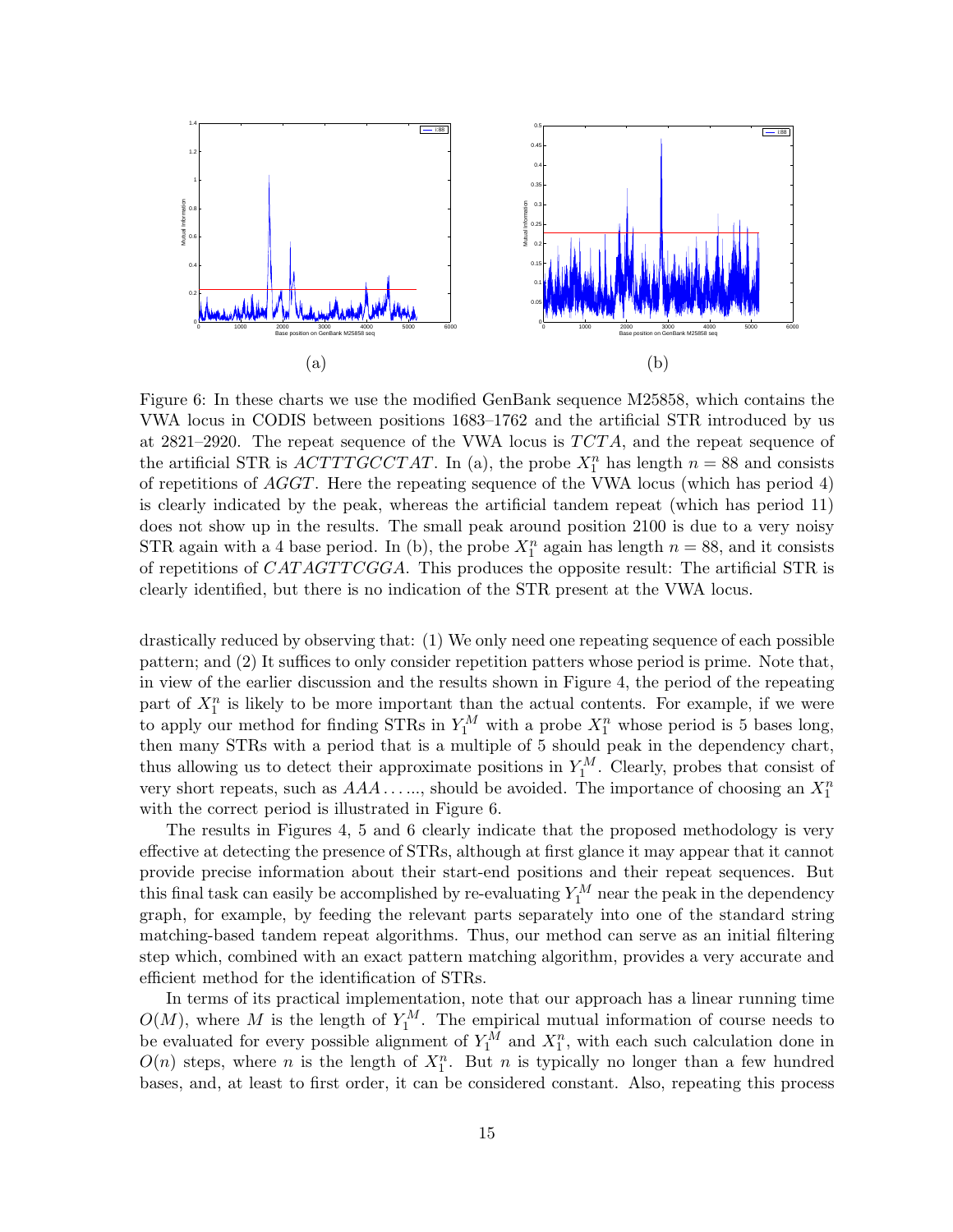for all possible repeat periods does not affect the complexity of our method by much, since the number of such periods is quite small and can also be considered to be constant. And, as mentioned above, choosing probes  $X_1^n$  only containing repeating segments with a prime period, further improves the running time of our method.

We, therefore, conclude that: (a) the empirical mutual information appears in this case to be a very effective tool for detecting STRs; and (b) selecting the length and repetition period of the probe sequence  $X_1^n$  is crucial for identifying tandem repeats accurately.

### 4 Conclusions

Biological information is stored in the form of monomer strings composed of conserved biomolecular sequences. According to Manfred Eigen, "The differentiable characteristic of living systems is information. Information assures the controlled reproduction of all constituents, thereby ensuring conservation of viability." Hoping to reveal novel, potentially important biological phenomena, we employ information-theoretic tools, especially the notion of mutual information, to detect statistically dependent segments of biosequences. The biological implications of the existance of such correlations are deep, and they themselves remain unresolved. The proposed approach may provide a powerful key to fundamental advances in understanding and quantifying biological information.

This work addresses two specific applications based on the proposed tools. From the experimental analysis carried out on regions of the maize zmSRp32 gene, our findings suggest the existence of a biological connection between the 5' untranslated region in zmSRp32 and its alternatively spliced exons, potentially indicating the presence of novel alternative splicing mechanisms or structural scaffolds. Secondly, through extensive analysis of CODIS data, we show that our approach is particularly well suited for the problem of discovering short tandem repeats, an application of importance in genetic profiling studies.

## References

- [1] J. Åberg, Y.M. Shtarkov, and B.J.M. Smeets. "Multialphabet coding with separate alphabet description." Proceedings of Compression and Complexity of Sequences, 1997.
- [2] P. Baldi, S. Brunak, P. Frasconi, G. Soda, and G. Pollastri, "Exploiting the past and the future in protein secondary structure prediction," Bioinformatics, 15, 937-946, 1999.
- [3] G. Battail, "Should genetics get an information-theoretic education?," IEEE Eng. Med. Biol. Mag., 25(1), 34-45, 2006.
- [4] A.C. Christensen, A. Lyznik, S. Mohammed, C.G. Elowsky, A. Elo, R. Yule, and S.A. Mackenzie, "Dual-domain, dual-targeting organellar protein presequences in arabidopsis can use non-AUG start codons," Plant Cell, 17, 2805-2816, 2005.
- [5] T.M. Cover, and J.A. Thomas, Elements of Information Theory, J. Wiley, New York, 1991.
- [6] Z. Dawy, B. Goebel, J. Hagenauer, C. Andreoli, T. Meitinger, and J. Mueller, "Gene mapping and marker clustering using Shannon's mutual information," IEEE/ACM Transactions on Computational Biology and Bioinformatics, 1, 47-56, 2006.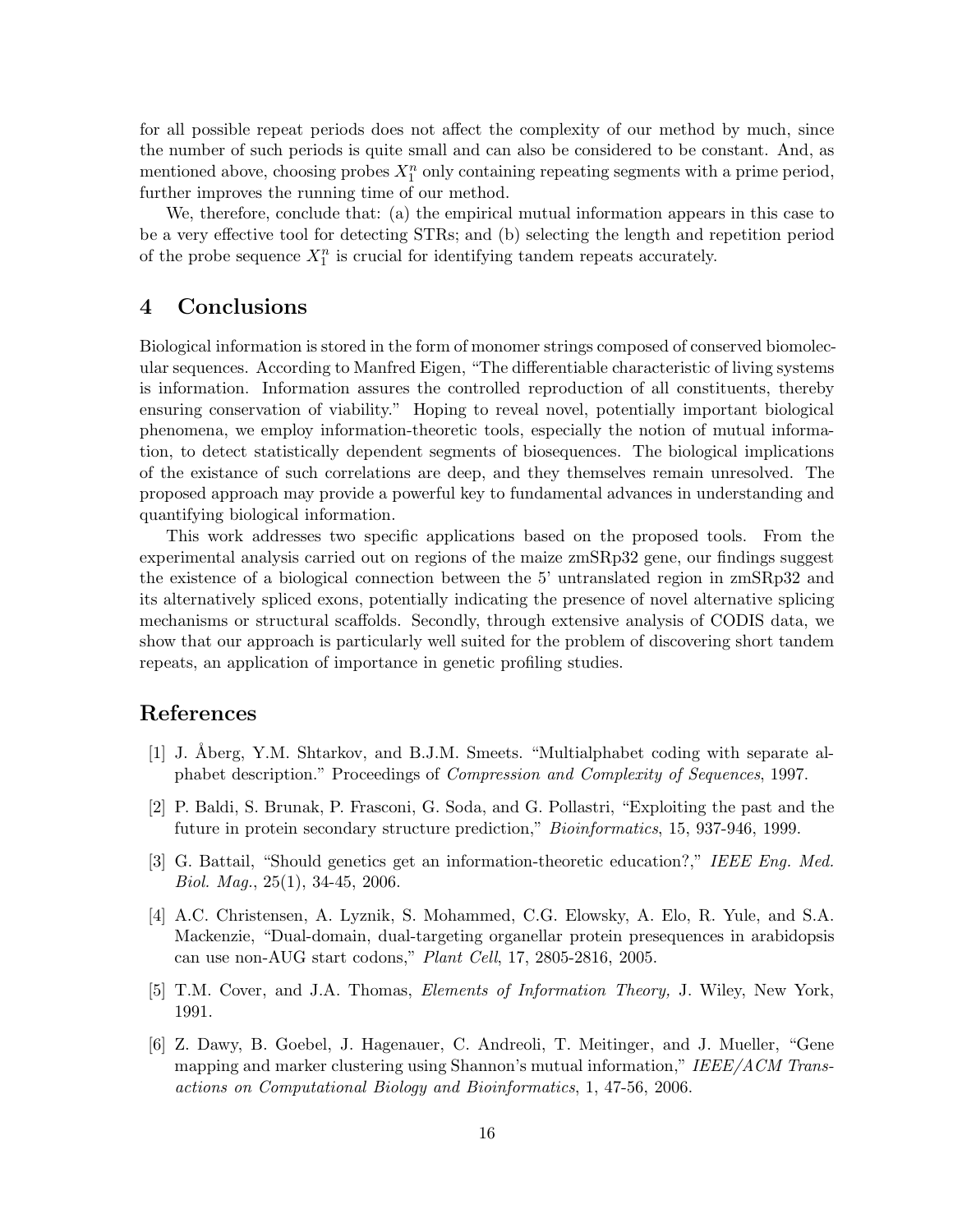- [7] H. Gao, W. Gordon-Kamm, and L. Lyznik, "ASF/SF2-like maize pre-mRNA splicing factors affect splice site utilization and their transcripts are alternating spliced," Gene, 339, 25-37, 2004.
- [8] B. Goebel, Z. Dawy, J. Hagenauer, and J.C. Mueller, "An approximation to the distribution of finite sample size mutual information estimates," IEEE International Conference on Communications (ICC 2005), Seoul, Korea, 1102-1106, 2005.
- [9] P.I. Good, Resampling Methods, Birkhaeuser, 2005.
- [10] M. Hutter, Distribution of Mutual Information, Advances in Neural Information Processing Systems, 14, 399-406, 2002.
- [11] J. Hagenauer, Z. Dawy, B. Goebel, P. Hanus, and J.C. Mueller, "Genomic analysis using methods from information theory," IEEE Information Theory Workshop, San Antonio, TX, 55-59, 2004.
- [12] T.A. Hughes, "Regulation of gene expression by alternative untranslated regions," Trends in Genetics, 22(3), 119-122, 2006.
- [13] M. Kozak, "Initiation of translation in prokaryotes and eukaryotes," Gene, 234, 187-208, 1999.
- [14] E.L. Lehmann, and J.P. Romano, *Testing Statistical Hypotheses*, third edition, Springer, New York, 2005.
- [15] B. Manly, Randomization, Bootstrap and Monte Carlo Methods in Biology, Chapman & Hall/CRC, 1977.
- [16] A. Milosavljevic, "Discovering dependencies via algorithmic mutual information: A case study in DNA sequence comparisons," Machine Learning, 21, 35-50, 1995.
- [17] A. Orlitsky, N.P. Santhanam, K. Viswanathan, and J. Zhang, "Limit results on pattern entropy," IEEE Trans. Inform. Theory, 52, 2954-2964, 2006
- [18] Y. Osada, R. Saito, and M. Tomita, "Comparative analysis of base correlations in 5' untranslated regions of various species," Gene, 375, 80-86, 2006.
- [19] D.A. Reddy, and C.K. Mitra, "Comparative analysis of transcription start sites using mutual information," Genomics Proteomics Bioinformatics, 4, 189-195, 2006.
- [20] D.A. Reddy, B.V. Prasad, and C.K. Mitra, "Comparative analysis of core promoter region: Information content from mono and dinucleotide substitution matrices," Comput. Biol. Chem., 30, 58-62, 2006.
- [21] M.J. Schervish, Theory of Statistics, Springer-Verlag, New York, 1995.
- [22] E. Segal, Y. Fondufe-Mittendorf, L. Chen, A. Thastrom, Y. Field, I.K. Moore, J.Z. Wang, and J. Widom, "A genomic code for nucleosome positioning," Nature, 442(7104), 772-778, 2006.